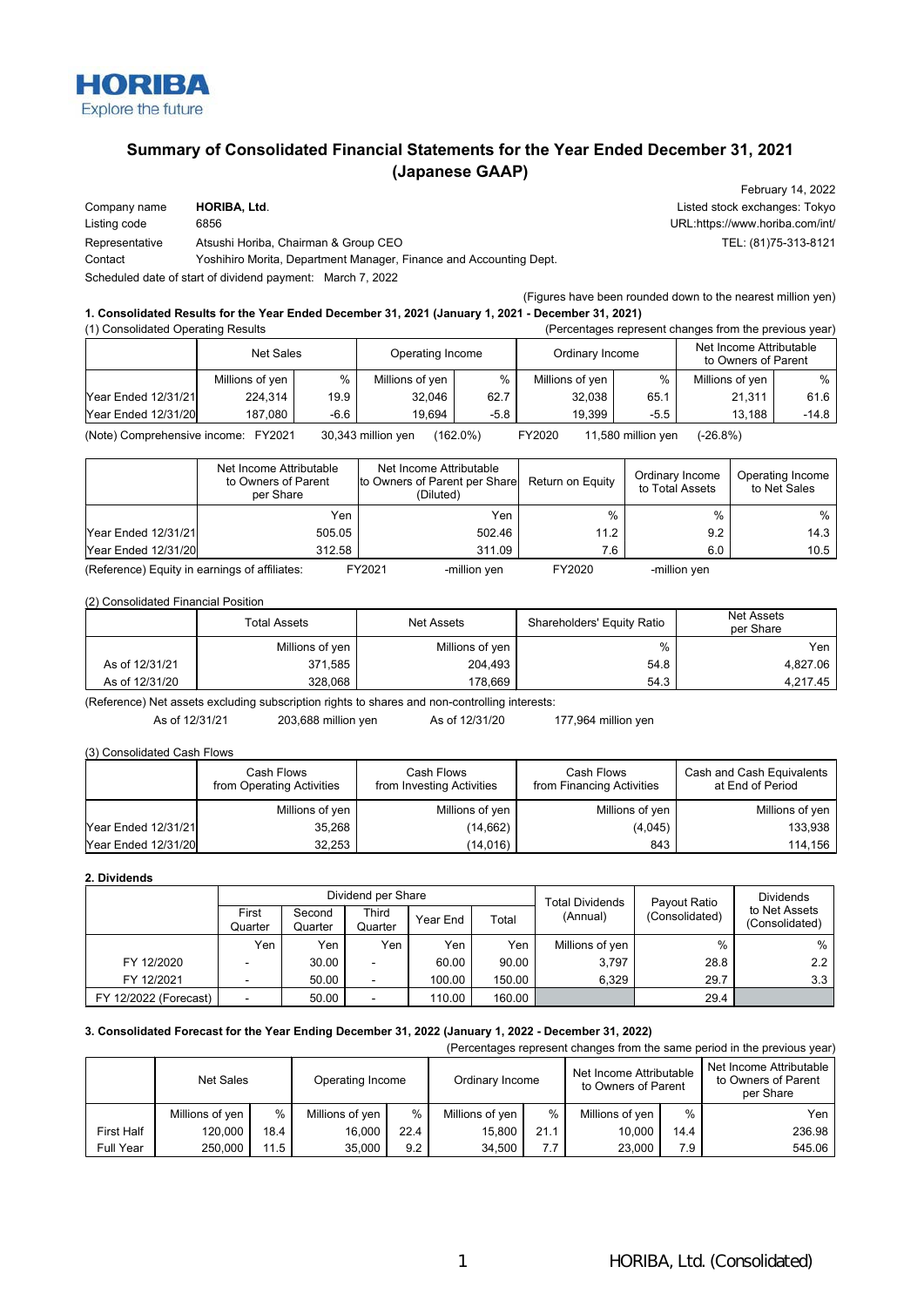## **Notes**

(1) Changes in significant subsidiaries during the period

(Changes in specified subsidiaries that caused a change in the scope of consolidation): None

- (2) Changes in accounting policies, accounting estimates and retrospective restatement
	- ① Changes in accounting policies associated with revision of accounting standards: None
	- ② Changes in accounting policies arising from other than the above: None
	- ③ Changes in accounting estimates: None
	- ④ Retrospective restatement: None
- (3) Number of shares outstanding (common stock)

| 1 Shares issued (including treasury stock) December 31, 2021   42,532,752   December 31, 2020   42,532,752 |                   |                                                                     |         |
|------------------------------------------------------------------------------------------------------------|-------------------|---------------------------------------------------------------------|---------|
| 2 Treasury stock                                                                                           | December 31, 2021 | 335.502 December 31, 2020 l                                         | 335.478 |
| 3 Average number of outstanding shares                                                                     |                   | December 31, 2021   42, 197, 305   December 31, 2020   42, 192, 859 |         |

Note 1. This consolidated financial report is not subject to audit by certified public accountants or accounting firms.

Note 2. Appropriate use of business forecasts and other important information

The forecasts of dividend amount and business performance contained in this report have been made based on certain future assumptions, outlooks, and plans which are available at the HORIBA Group as of February 14, 2022.However, due to risks and various uncertain factors such as future business operation policies, changes in the economic environment in Japan and overseas, fluctuation of currency rates, it is possible that actual performance would vary considerably from the forecasts.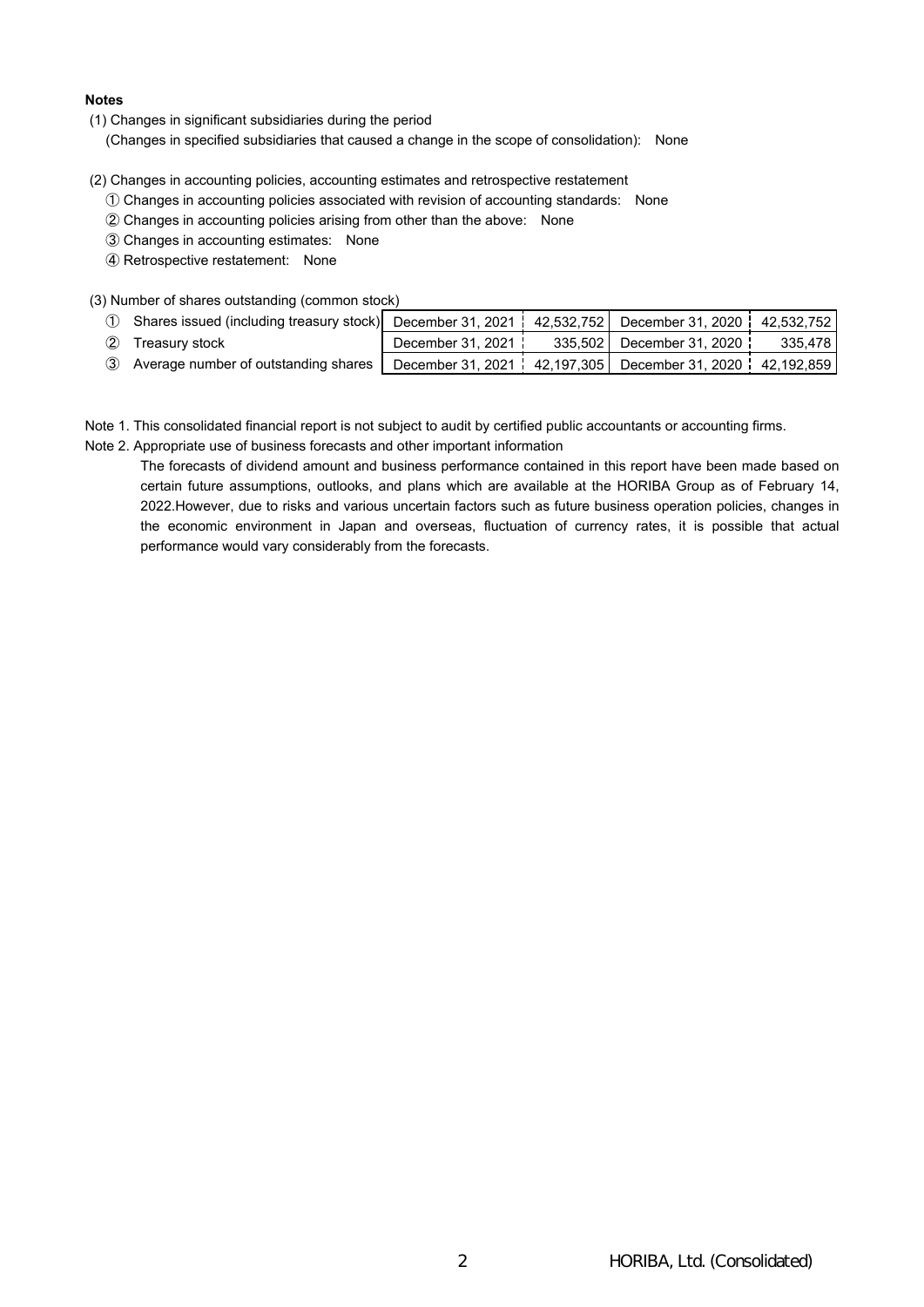## **1. Qualitative Information Concerning Consolidated Results**

# **(1) Information Concerning Consolidated Operating Results**

(For details, see page 15, "4. Supplemental Information - HORIBA, Ltd. Financial Highlights for the Year Ended December 31, 2021")

In the fiscal year ended December 31, 2021, HORIBA, Ltd. ("the Company") and its consolidated subsidiaries (together "the HORIBA Group" or "HORIBA" as a consolidated group) increased sales by 19.9% year-on-year to 224,314 million yen, due to an increase in sales in the Semiconductor segment. Operating income increased by 62.7% to 32,046 million yen, ordinary income by 65.1% to 32,038 million yen and net income attributable to owners of parent by 61.6% to 21,311 million yen.

The annual average exchange rates for 2021 were 109.90 yen against the U.S. dollar and 129.91 yen against the euro, representing year-on-year depreciation of 2.9% against the U.S. dollar and 6.6% against the euro.

The operating results of each business segment are summarized as follows.

#### **(Automotive Segment)**

Owing to decrease in sales of emission measurement systems, segment sales decreased by 4.2% year-on-year to 61,249 million yen. As a result, operating loss of 13 million yen was recorded (after an operating profit of 2,465 million yen in the previous year).

### **(Process & Environmental Segment)**

Mainly due to an increase in sales of stack gas analyzers in Asia, segment sales increased by 10.3% year-on-year to 20,217 million yen and operating income increased by 18.8% to 1,947 million yen.

#### **(Medical-Diagnostics Segment)**

Sales of hematology analyzers increased in Asia and Europe, in addition to an increase in sales of clinical chemistry analyzers and test reagents in Americas. As a result, segment sales increased by 23.0% year-on-year to 25,882 million yen and operating income of 148 million yen was recorded (after an operating loss of 426 million yen in the previous year).

## **(Semiconductor Segment)**

Sales to semiconductor production equipment manufacturers increased significantly, in response to expansion of semiconductor manufacturers' capital expenditures driven by an increase in demand for semiconductors. As a result, segment sales increased by 52.7% year-on-year to 87,004 million yen and operating income increased by 99.3% to 28,006 million yen.

#### **(Scientific Segment)**

Mainly due to an increase in sales of optical components in Americas, segment sales increased by 11.7% year-onyear to 29,958 million yen. On the profit side, operating income however decreased by 0.3% to 1,957 million yen mainly due to an increase in R&D expenses.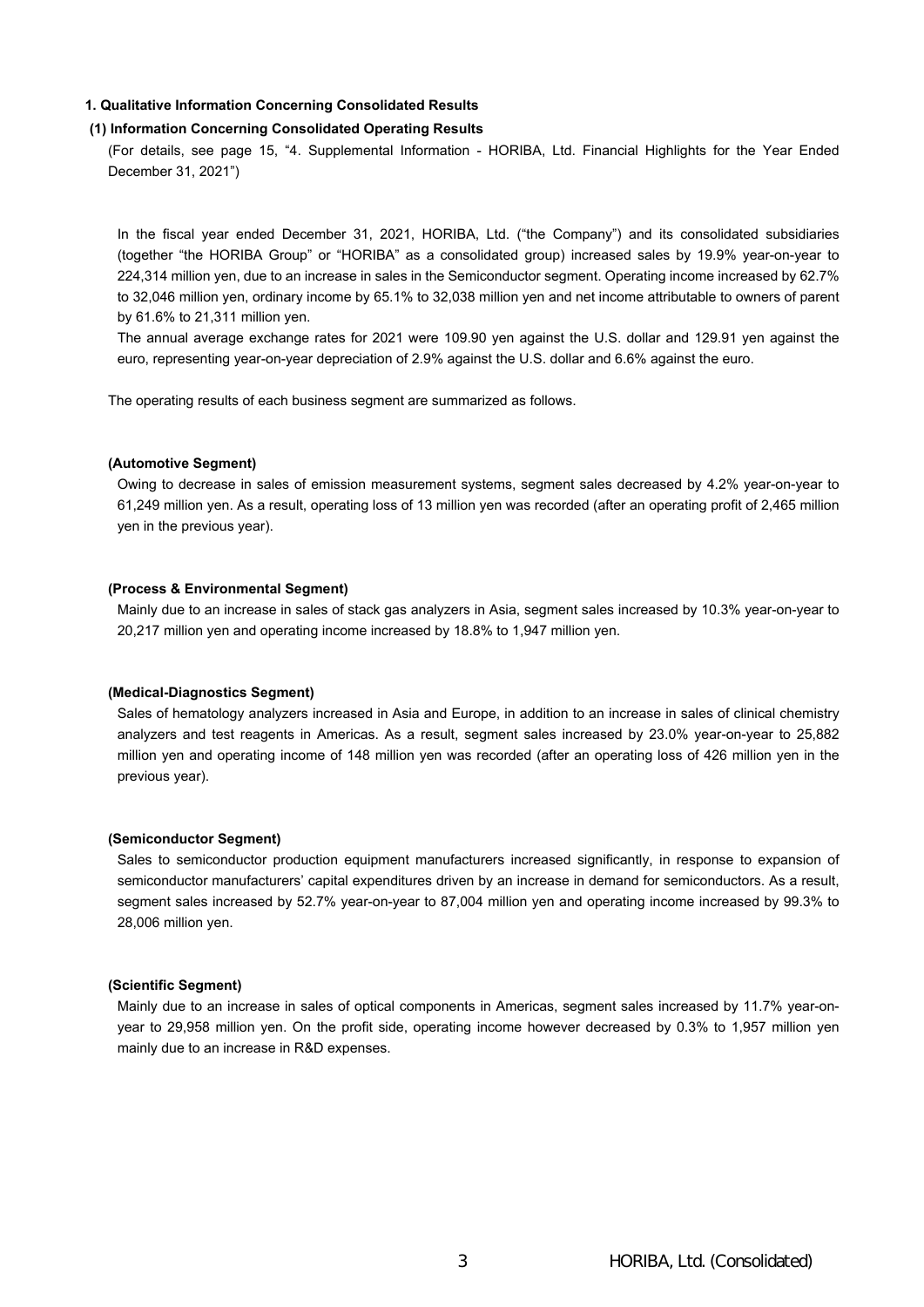## **(2) Information Concerning Consolidated Earnings Forecasts for FY2022**

The consolidated earnings forecasts are summarized as follows.

Our assumed foreign exchange rates for FY2022 are 115 yen against the U.S. dollar (vs. 109.90 yen in FY2021) and 130 yen against the euro (vs. 129.91 yen in FY2021).

#### **Net sales of 250,000 million yen (up 11.5% year-on-year)**

In the Automotive Segment, sales are expected to increase in Europe in response to acceleration of investment in electrified vehicle development.

In the Semiconductor Segment, sales to semiconductor production equipment manufacturers are expected to increase in reaction to further growth of semiconductor manufacturers' capital expenditures driven by an increase in demand for semiconductors.

In the Process & Environmental Segment, the Medical-Diagnostics Segment and the Scientific Segment, sales are expected to increase, due to an anticipated increase in demand.

As a result, net sales are expected to increase by 25,685 million yen from FY2021 to 250,000 million yen.

#### **Operating income of 35,000 million yen (up 9.2% year-on-year)**

In the Automotive Segment, operating income is expected to increase, due to an increase in sales in Europe as well as improvement in profitability.

In the Semiconductor Segment, operating income is expected to increase in line with an increase in sales.

As a result, total operating income is expected to increase by 2,953 million yen from FY2021 to 35,000 million yen.

#### **Ordinary income of 34,500 million yen (up 7.7% year-on-year)**

Ordinary income is expected to incorporate a net non-operating loss of 500 million yen (compared to that of 8 million yen in FY2021), assuming interest expenses and some uncertain non-operating expenses. As a result, ordinary income is expected to increase by 2,461 million yen from FY2021 to 34,500 million yen.

#### **Net income attributable to owners of parent of 23,000 million yen (up 7.9 % year-on-year)**

Net extraordinary loss of 1,000 million yen (compared to that of 1,834 million yen in FY2021) is secured for unexpected incidences. As a result, net income attributable to owners of parent is forecasted to increase by 1,688 million yen from the FY2021 to 23,000 million yen.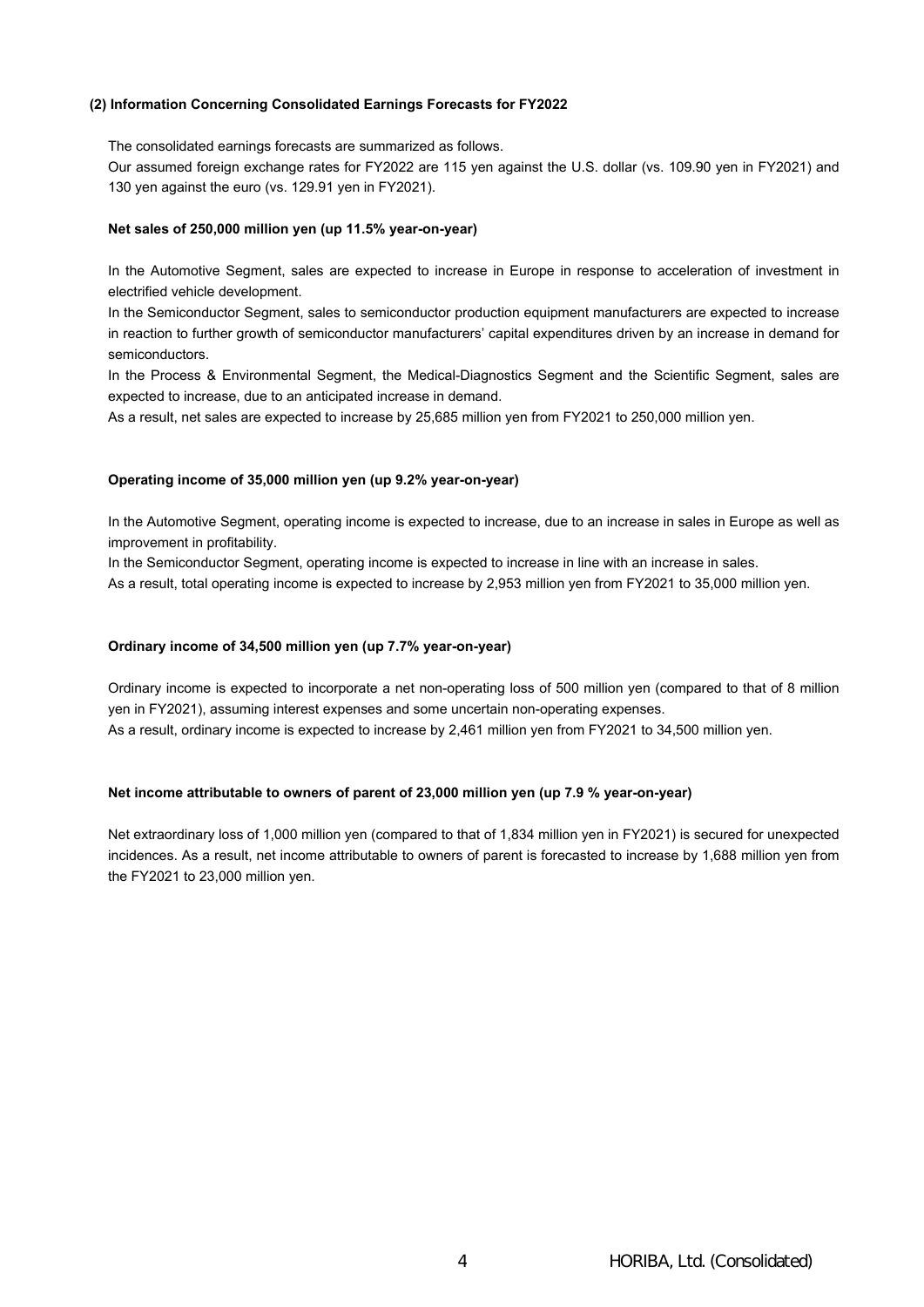# (3) Basic Policy for Profit Distribution and Dividends for the Year Ended December 31, 2021 and the Year Ending **December 31, 2022**

HORIBA's shareholder return policy is to set the total returns to shareholders (the combined amount of dividend payments and share buybacks) at approximately 30% of consolidated net income attributable to owners of parent. With regard to the dividends for the year ended December 31, 2021, we have decided to pay a year-end dividend of 100 yen per share. Combined with the interim dividend that has been paid out, the annual dividend will be 150 yen (compared to 90 yen in FY2020).

As regards the dividend forecast for the fiscal year ending December 31, 2022, we expect to pay an annual dividend of 160 yen per share (interim dividend is 50 yen).

The Company will continue to focus on improving corporate value through profit growth by investing internal reserves in growth areas in an effective manner, and it will make profit returns to shareholders that are linked to consolidated earnings.

## Cautionary statement with respect to earnings forecasts

The forecasts of dividend amount and business performance contained in this report have been made based on certain future assumptions, outlooks, and plans which are available at the HORIBA Group as of February 14, 2022. However, due to risks and various uncertain factors such as future business operation policies, changes in the economic environment in Japan and overseas, fluctuation of currency rates, it is possible that actual performance would vary considerably from the forecasts.

## **2. Basic policy on selection of accounting standard**

The HORIBA Group prepares its consolidated financial statements in accordance with General Accepted Accounting Principles in Japan ("JGAAP"), as it allows comparison between different periods and companies. Concerning adoption of the International Financial Reporting Standards (IFRS), HORIBA intends to appropriately respond with due consideration for various circumstances in Japan and abroad and expected clerical costs.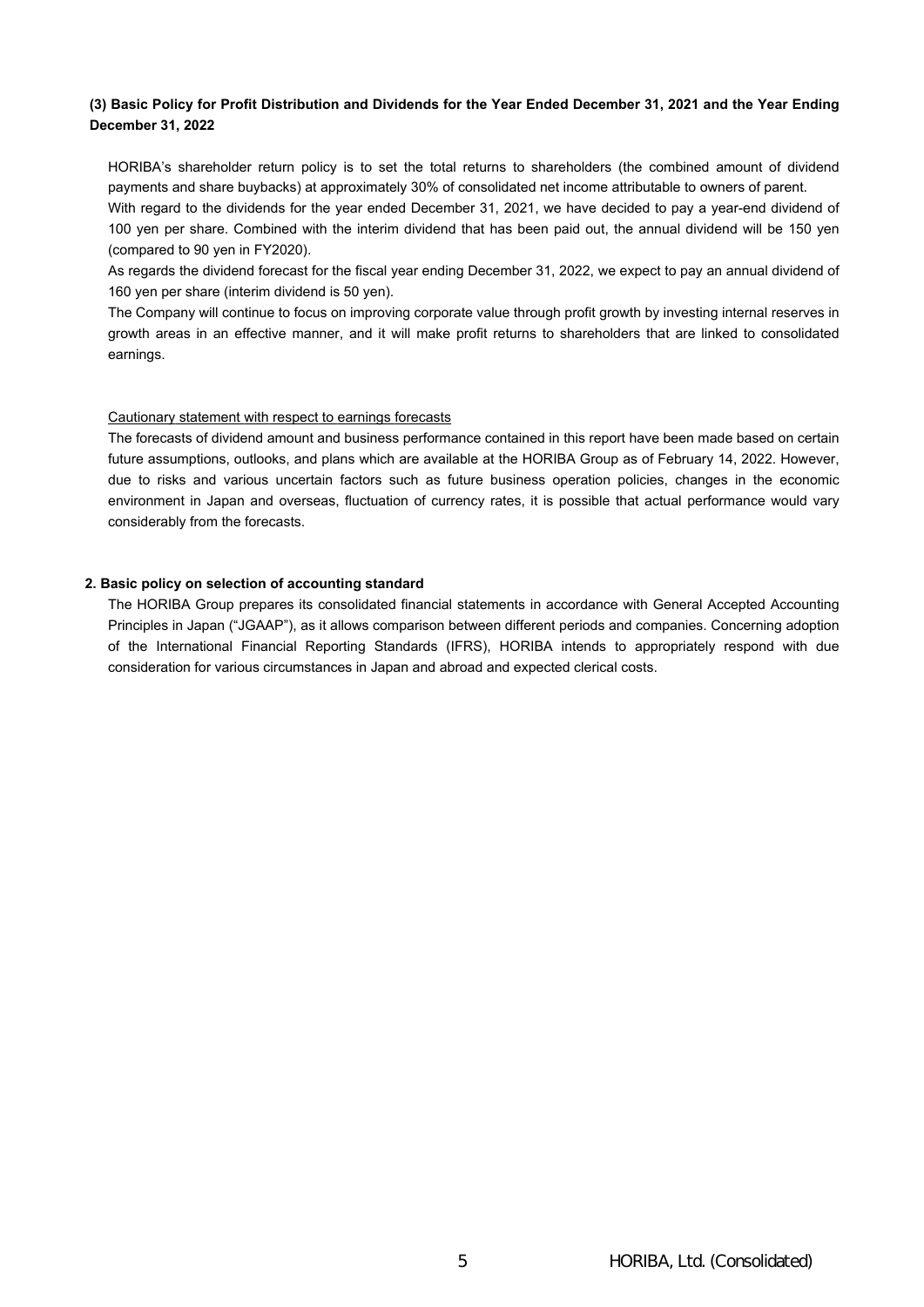# **3. Consolidated Financial Statements and Notes**

# **(1) Consolidated Balance Sheets**

|                                                       | FY2020                    | FY2021                    |
|-------------------------------------------------------|---------------------------|---------------------------|
|                                                       | (As of December 31, 2020) | (As of December 31, 2021) |
| <b>Assets</b>                                         |                           |                           |
| <b>Current Assets:</b>                                |                           |                           |
| Cash and bank deposits                                | 114,537                   | 135,023                   |
| Trade notes and accounts receivable                   | 50,873                    | 59,877                    |
| Marketable securities                                 | 1,965                     | 2,012                     |
| Merchandise and finished goods                        | 18,578                    | 17,864                    |
| Work in process                                       | 16,786                    | 16,513                    |
| Raw materials and supplies                            | 13,886                    | 18,736                    |
| Other current assets                                  | 8,364                     | 9,249                     |
| Allowance for doubtful accounts                       | (1,032)                   | (1, 232)                  |
| <b>Total Current Assets</b>                           | 223,959                   | 258,044                   |
| <b>Fixed Assets:</b>                                  |                           |                           |
| <b>Property, Plant and Equipment:</b>                 |                           |                           |
| Buildings and structures, net                         | 40,874                    | 45,648                    |
| Machinery, equipment and vehicles, net                | 11,386                    | 12,986                    |
| Land                                                  | 15,315                    | 15,994                    |
| Construction in progress                              | 9,630                     | 9,231                     |
| Other property, plant and equipment, net              | 4,863                     | 4,441                     |
| <b>Total Property, Plant and Equipment</b>            | 82,071                    | 88,302                    |
| Intangibles:                                          |                           |                           |
| Goodwill                                              | 944                       | 966                       |
| Software                                              | 2,375                     | 1,968                     |
| Leasehold interests in land                           | 563                       | 607                       |
| Other intangibles                                     | 743                       | 881                       |
| <b>Total Intangibles</b>                              | 4,625                     | 4,423                     |
| <b>Investments and Other Non-Current Assets:</b>      |                           |                           |
| Investment securities                                 | 10,605                    | 12,487                    |
| Net defined benefit asset                             | 321                       | 387                       |
| Deferred tax assets                                   | 3,844                     | 5,002                     |
| Other investments and other assets                    | 2,686                     | 2,979                     |
| Allowance for doubtful accounts                       | (46)                      | (43)                      |
| <b>Total Investments and Other Non-Current Assets</b> | 17,411                    | 20,814                    |
| <b>Total Fixed Assets</b>                             | 104,108                   | 113,540                   |
| <b>Total Assets</b>                                   | 328,068                   | 371,585                   |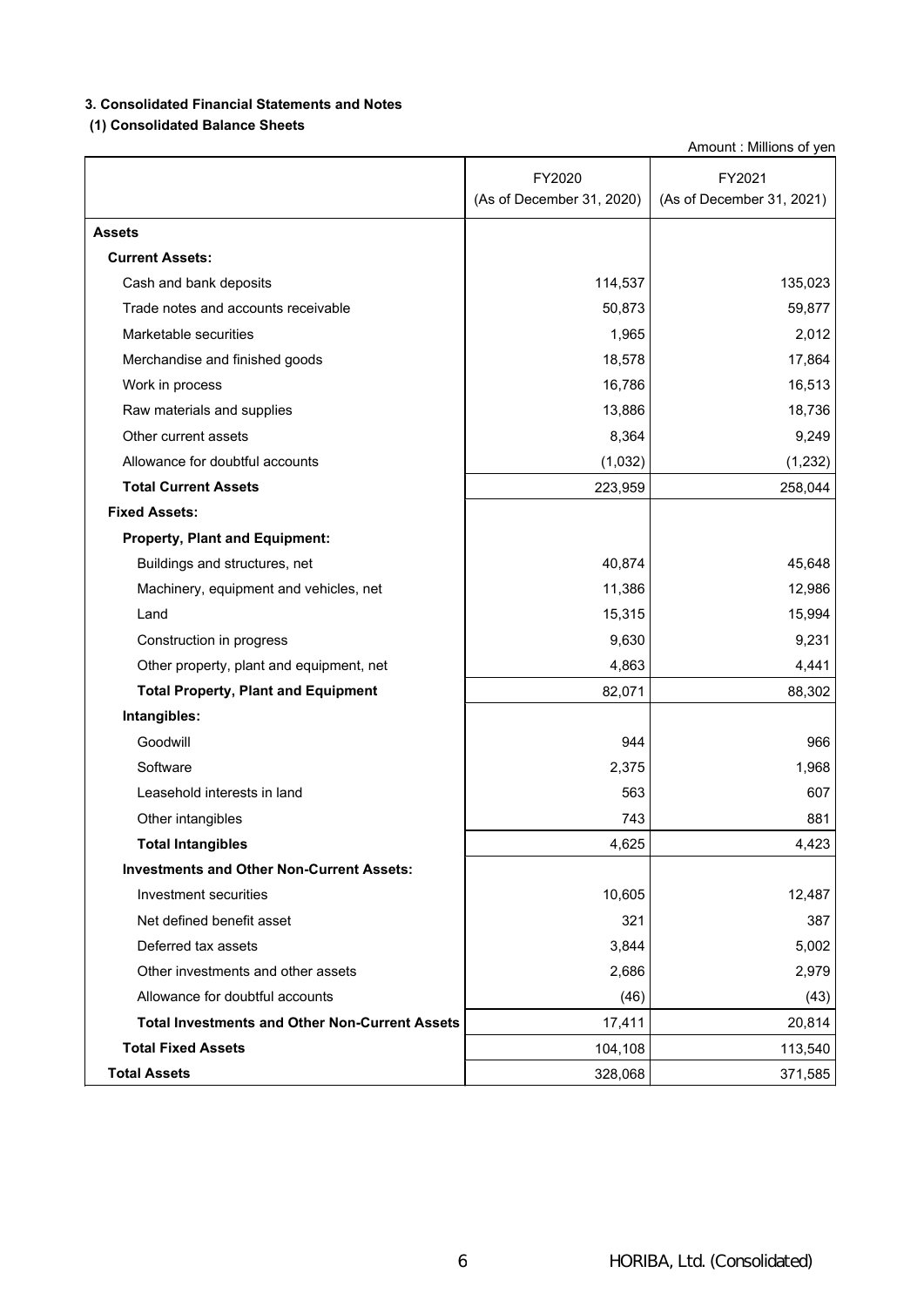|                                                      | FY2020                    | FY2021                    |
|------------------------------------------------------|---------------------------|---------------------------|
|                                                      | (As of December 31, 2020) | (As of December 31, 2021) |
| <b>Liabilities</b>                                   |                           |                           |
| <b>Current Liabilities:</b>                          |                           |                           |
| Trade notes and accounts payable                     | 20,264                    | 29,546                    |
| Short-term loans payable                             | 9,548                     | 25,107                    |
| Accounts payable-other                               | 15,092                    | 16,407                    |
| Accrued income taxes                                 | 4,042                     | 7,632                     |
| Advances received                                    | 15,473                    | 14,308                    |
| Accrued bonuses to employees                         | 919                       | 1,137                     |
| Reserve for product warranty                         | 2,331                     | 2,630                     |
| Other current liabilities                            | 5,124                     | 5,368                     |
| <b>Total Current Liabilities</b>                     | 72,797                    | 102,139                   |
| <b>Non-Current Liabilities:</b>                      |                           |                           |
| Corporate bonds                                      | 30,000                    | 30,000                    |
| Long-term loans payable                              | 37,518                    | 25,077                    |
| Deferred tax liabilities                             | 836                       | 1,731                     |
| Retirement benefit liability                         | 2,237                     | 2,107                     |
| Other non-current liabilities                        | 6,009                     | 6,036                     |
| <b>Total Non-Current Liabilities</b>                 | 76,601                    | 64,953                    |
| <b>Total Liabilities</b>                             | 149,399                   | 167,092                   |
| <b>Net Assets</b>                                    |                           |                           |
| <b>Shareholders' Equity</b>                          |                           |                           |
| Common stock                                         | 12,011                    | 12,011                    |
| Capital surplus                                      | 18,599                    | 18,624                    |
| Retained earnings                                    | 150,222                   | 166,892                   |
| Treasury stock                                       | (1, 323)                  | (1, 323)                  |
| <b>Total Shareholders' Equity</b>                    | 179,509                   | 196,204                   |
| <b>Accumulated Other Comprehensive Income</b>        |                           |                           |
| Net unrealized holding gains or losses on securities | 4,363                     | 5,664                     |
| Deferred gains or losses on hedges                   | 6                         |                           |
| Foreign currency translation adjustments             | (5,839)                   | 1,889                     |
| Remeasurements of defined benefit plans              | (75)                      | (69)                      |
| <b>Total Accumulated Other Comprehensive Income</b>  | (1, 545)                  | 7,484                     |
| <b>Subscription Rights to Shares</b>                 | 697                       | 791                       |
| <b>Non-Controlling Interests</b>                     | 6                         | 12                        |
| <b>Total Net Assets</b>                              | 178,669                   | 204,493                   |
| <b>Total Liabilities and Net Assets</b>              | 328,068                   | 371,585                   |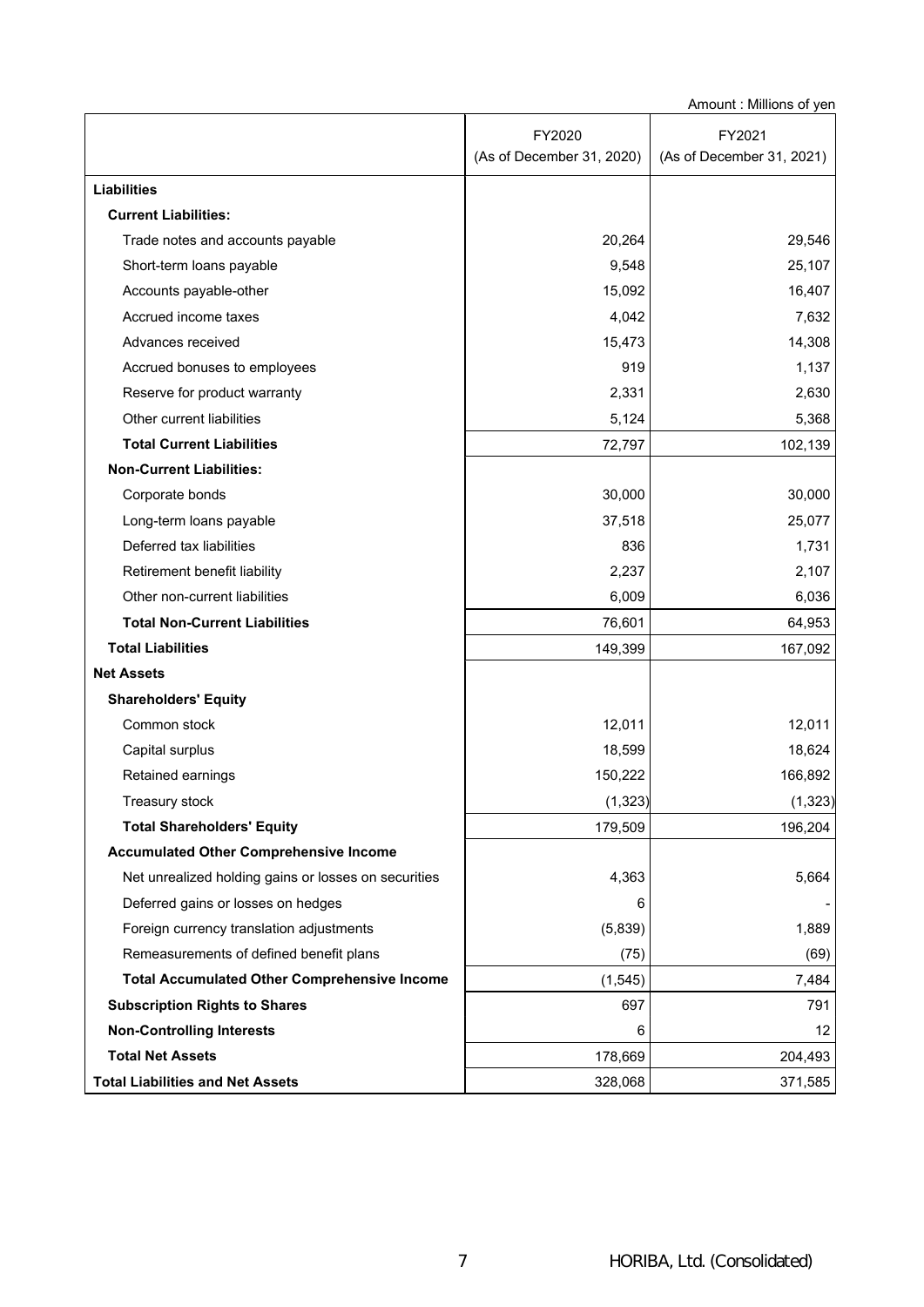# **(2) Consolidated Statements of Income and Consolidated Comprehensive Income Statements**

(Consolidated Statements of Income)

|                                                         |                     | Amount: Millions of yen |
|---------------------------------------------------------|---------------------|-------------------------|
|                                                         | FY2020              | FY2021                  |
|                                                         | (For the Year Ended | (For the Year Ended     |
|                                                         | December 31, 2020)  | December 31, 2021)      |
| <b>Net Sales</b>                                        | 187,080             | 224,314                 |
| <b>Cost of Sales</b>                                    | 110,648             | 131,091                 |
| <b>Gross Income</b>                                     | 76,431              | 93,222                  |
| <b>Selling, General and Administrative Expenses</b>     | 56,737              | 61,175                  |
| <b>Operating Income</b>                                 | 19,694              | 32,046                  |
| <b>Non-Operating Income</b>                             |                     |                         |
| Interest income                                         | 280                 | 182                     |
| Dividend income                                         | 170                 | 206                     |
| Subsidy income                                          | 182                 | 96                      |
| Other                                                   | 204                 | 364                     |
| <b>Total Non-Operating Income</b>                       | 838                 | 850                     |
| <b>Non-Operating Expense</b>                            |                     |                         |
| Interest expense                                        | 466                 | 516                     |
| Foreign exchange losses                                 | 444                 | 245                     |
| Commission for syndicated loans                         | 133                 |                         |
| Other                                                   | 89                  | 97                      |
| <b>Total Non-Operating Expense</b>                      | 1,133               | 859                     |
| <b>Ordinary Income</b>                                  | 19,399              | 32,038                  |
| <b>Extraordinary Gain</b>                               |                     |                         |
| Gain on sales of fixed assets                           | 23                  | 42                      |
| Gain on sales of investment securities                  | 554                 | 6                       |
| Gain on sales of golf memberships                       | 31                  |                         |
| Gain on bargain purchase                                |                     | 148                     |
| <b>Total Extraordinary Gain</b>                         | 610                 | 196                     |
| <b>Extraordinary Loss</b>                               |                     |                         |
| Loss on sales of fixed assets                           | 0                   | 16                      |
| Loss on disposal of fixed assets                        | 51                  | 205                     |
| Impairment losses                                       |                     | 1,526                   |
| Loss on sale of investment securities                   |                     | 20                      |
| Business restructuring expenses                         | 1,136               | 260                     |
| <b>Total Extraordinary Loss</b>                         | 1,188               | 2,031                   |
| Income before Income Taxes                              | 18,821              | 30,204                  |
| Income taxes (current)                                  | 5,891               | 9,171                   |
| Income taxes (deferred)                                 | (256)               | (280)                   |
| <b>Total Income Taxes</b>                               | 5,634               | 8,891                   |
| <b>Net Income</b>                                       | 13,187              | 21,312                  |
| Profit (loss) attributable to non-controlling interests | (1)                 | 0                       |
| Net Income Attributable to Owners of Parent             | 13,188              | 21,311                  |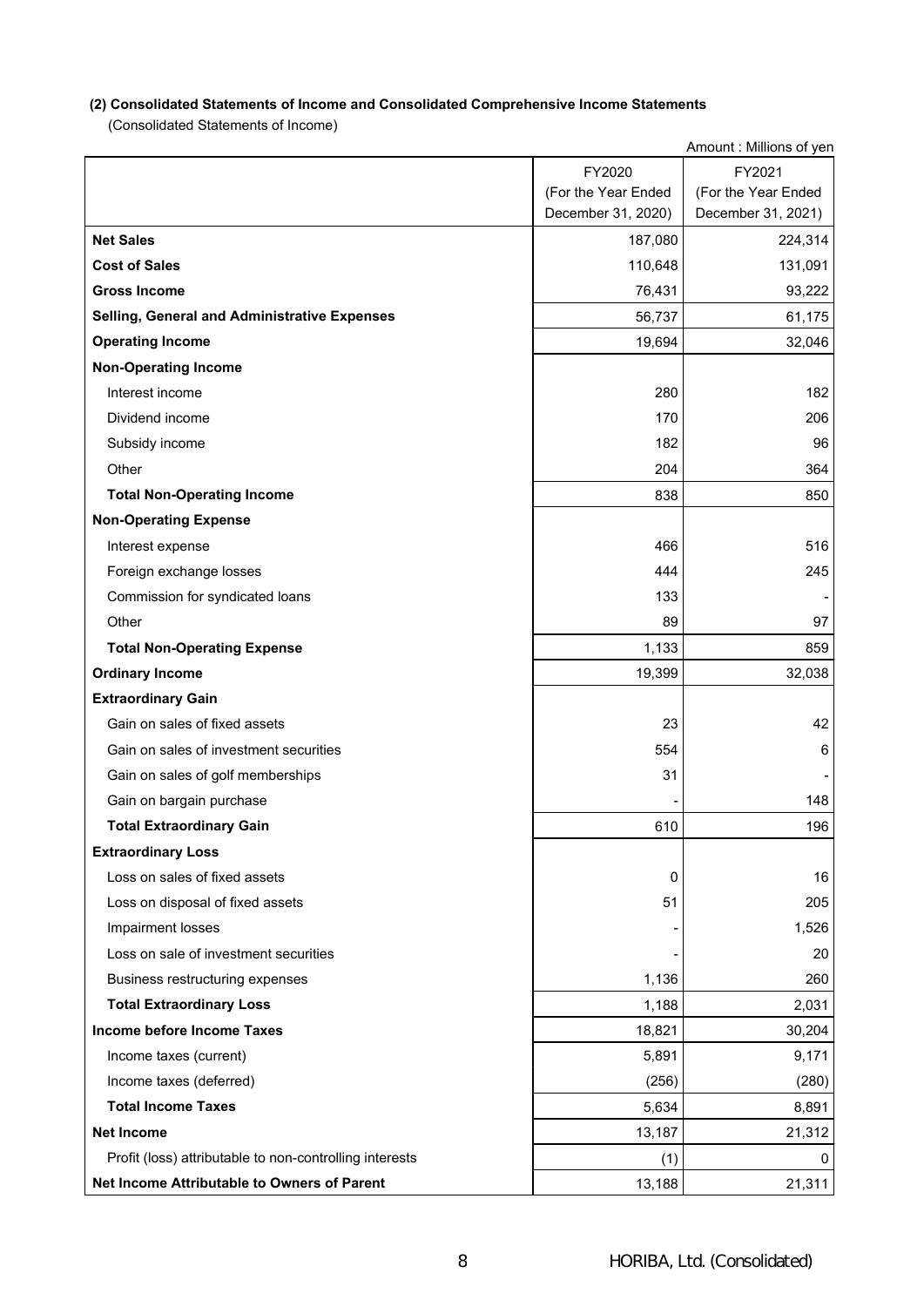# (Consolidated Statements of Comprehensive Income)

|                                                                | FY2020              | FY2021               |
|----------------------------------------------------------------|---------------------|----------------------|
|                                                                | (For the Year Ended | (For the Year Ended) |
|                                                                | December 31, 2020)  | December 31, 2021)   |
| <b>Net Income</b>                                              | 13,187              | 21,312               |
| <b>Other Comprehensive Income</b>                              |                     |                      |
| Net unrealized holding gains or losses on securities           | 18                  | 1,301                |
| Deferred gains or losses on hedges                             | 5                   | (6)                  |
| Foreign currency translation adjustments                       | (1,799)             | 7,730                |
| Remeasurements of defined benefit plans                        | 169                 | 5                    |
| <b>Total Other Comprehensive Income</b>                        | (1,606)             | 9,031                |
| <b>Comprehensive Income</b>                                    | 11,580              | 30,343               |
| (Breakdown of comprehensive income)                            |                     |                      |
| Comprehensive income attributable to owners of parent          | 11,584              | 30,341               |
| Comprehensive income attributable to non-controlling interests | (4)                 |                      |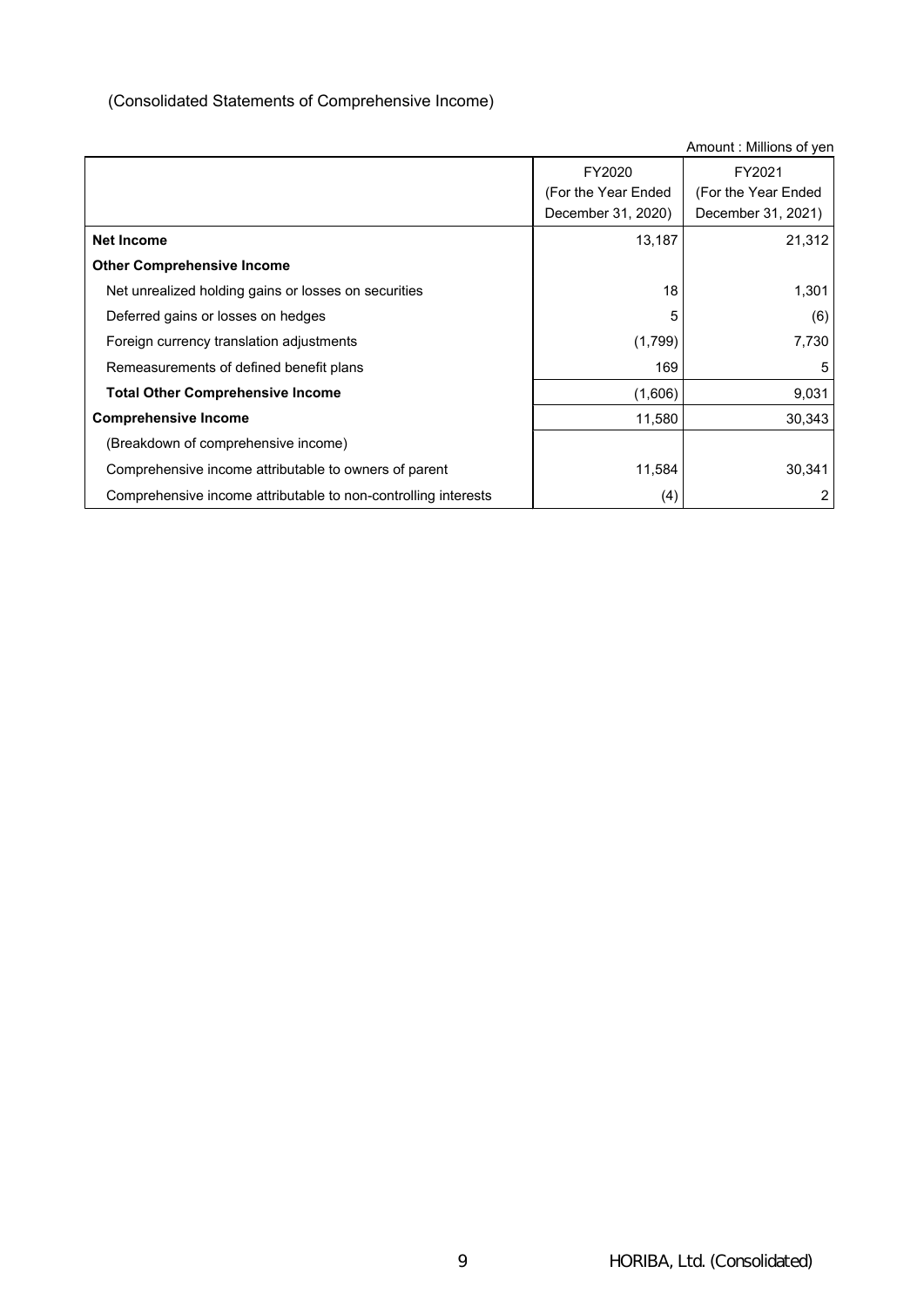# **(3) Consolidated Statements of Changes in Net Assets**

FY2020 (For the Year Ended December 31, 2020)

| Amount: Millions of yen                        |                     |                        |                      |                       |                                  |  |  |  |  |  |
|------------------------------------------------|---------------------|------------------------|----------------------|-----------------------|----------------------------------|--|--|--|--|--|
|                                                |                     |                        | Shareholders' Equity |                       |                                  |  |  |  |  |  |
|                                                | <b>Common Stock</b> | <b>Capital Surplus</b> | Retained<br>Earnings | <b>Treasury Stock</b> | Total<br>Shareholders'<br>Equity |  |  |  |  |  |
| <b>Beginning Balance</b>                       | 12,011              | 18,599                 | 141,689              | (1,405)               | 170,894                          |  |  |  |  |  |
| Changes during the Period                      |                     |                        |                      |                       |                                  |  |  |  |  |  |
| Dividend from Earnings                         |                     |                        | (4,640)              |                       | (4,640)                          |  |  |  |  |  |
| Net Income Attributable<br>to Owners of Parent |                     |                        | 13,188               |                       | 13,188                           |  |  |  |  |  |
| Purchase of Treasury Stock                     |                     |                        |                      | (0)                   | (0)                              |  |  |  |  |  |
| Disposal of Treasury Stock                     |                     | (0)                    | (15)                 | 83                    | 67                               |  |  |  |  |  |
| <b>Others</b>                                  |                     |                        |                      |                       |                                  |  |  |  |  |  |
| <b>Total Changes</b><br>during the Period      |                     | (0)                    | 8,533                | 82                    | 8,615                            |  |  |  |  |  |
| <b>Ending Balance</b>                          | 12,011              | 18,599                 | 150,222              | (1, 323)              | 179,509                          |  |  |  |  |  |

|                                                |                                                                           |                                                   | Accumulated Other Comprehensive Income            |                                                                 |                                                          |                                     |                                         |                        |
|------------------------------------------------|---------------------------------------------------------------------------|---------------------------------------------------|---------------------------------------------------|-----------------------------------------------------------------|----------------------------------------------------------|-------------------------------------|-----------------------------------------|------------------------|
|                                                | Net<br>Unrealized<br>Holding<br>Gains<br>or<br>Losses<br>on<br>Securities | Deferred<br>Gains<br>or<br>Losses<br>on<br>Hedges | Foreign<br>Currency<br>Translation<br>Adjustments | Remeasure<br>-ments<br>of<br>Defined<br><b>Benefit</b><br>Plans | Total<br>Accumulated<br>Other<br>Comprehensive<br>Income | Subscription<br>Rights<br>to Shares | Non-<br>Controlling<br><b>Interests</b> | Total<br>Net<br>Assets |
| <b>Beginning Balance</b>                       | 4,344                                                                     | 0                                                 | (4,042)                                           | (244)                                                           | 58                                                       | 651                                 |                                         | 10 171,615             |
| Changes during the Period                      |                                                                           |                                                   |                                                   |                                                                 |                                                          |                                     |                                         |                        |
| Dividend from Earnings                         |                                                                           |                                                   |                                                   |                                                                 |                                                          |                                     |                                         | (4,640)                |
| Net Income Attributable<br>to Owners of Parent |                                                                           |                                                   |                                                   |                                                                 |                                                          |                                     |                                         | 13,188                 |
| Purchase of Treasury Stock                     |                                                                           |                                                   |                                                   |                                                                 |                                                          |                                     |                                         | (0)                    |
| Disposal of Treasury Stock                     |                                                                           |                                                   |                                                   |                                                                 |                                                          |                                     |                                         | 67                     |
| <b>Others</b>                                  | 18                                                                        | 5                                                 | (1,797)                                           | 169                                                             | (1,603)                                                  | 46                                  | (4)                                     | (1, 561)               |
| Total Changes<br>during the Period             | 18                                                                        | 5                                                 | (1,797)                                           | 169                                                             | (1,603)                                                  | 46                                  | (4)                                     | 7,053                  |
| <b>Ending Balance</b>                          | 4,363                                                                     | 6                                                 | (5,839)                                           | (75)                                                            | (1, 545)                                                 | 697                                 |                                         | 6 178,669              |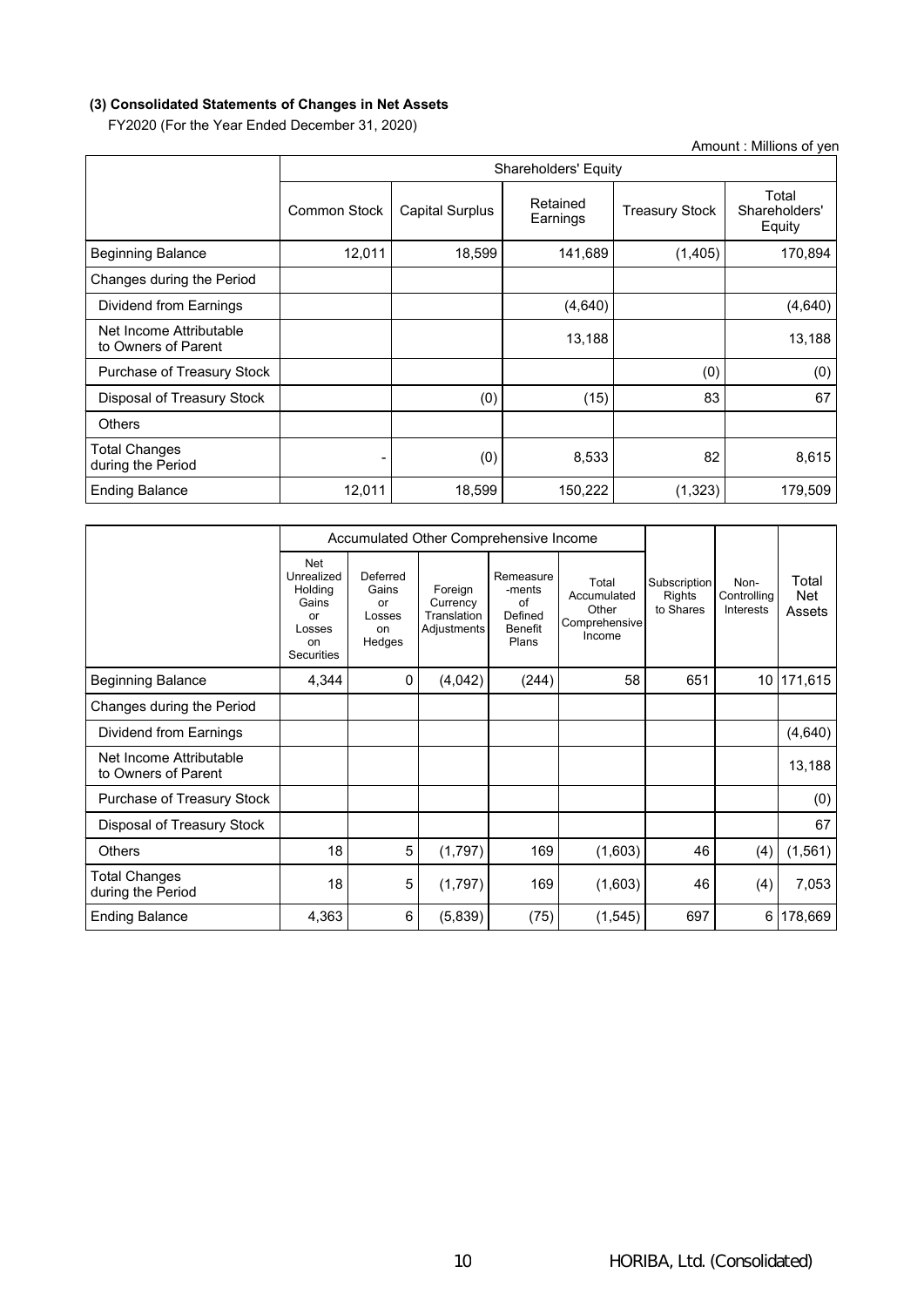# FY2021 (For the Year Ended December 31, 2021)

|                                                         |                     | Shareholders' Equity   |                      |                       |                                  |  |  |  |  |  |
|---------------------------------------------------------|---------------------|------------------------|----------------------|-----------------------|----------------------------------|--|--|--|--|--|
|                                                         | <b>Common Stock</b> | <b>Capital Surplus</b> | Retained<br>Earnings | <b>Treasury Stock</b> | Total<br>Shareholders'<br>Equity |  |  |  |  |  |
| <b>Beginning Balance</b>                                | 12,011              | 18,599                 | 150,222              | (1, 323)              | 179,509                          |  |  |  |  |  |
| Changes during the Period                               |                     |                        |                      |                       |                                  |  |  |  |  |  |
| Dividend from Earnings                                  |                     |                        | (4,641)              |                       | (4,641)                          |  |  |  |  |  |
| Net Income Attributable<br>to Owners of Parent          |                     |                        | 21,311               |                       | 21,311                           |  |  |  |  |  |
| Purchase of Treasury Stock                              |                     |                        |                      | (1)                   | (1)                              |  |  |  |  |  |
| Disposal of Treasury Stock                              |                     |                        | (0)                  | 0                     | 0                                |  |  |  |  |  |
| Capital Increase of<br><b>Consolidated Subsidiaries</b> |                     | 25                     |                      |                       | 25                               |  |  |  |  |  |
| <b>Others</b>                                           |                     |                        |                      |                       |                                  |  |  |  |  |  |
| Total Changes<br>during the Period                      |                     | 25                     | 16,670               | (0)                   | 16,694                           |  |  |  |  |  |
| <b>Ending Balance</b>                                   | 12,011              | 18,624                 | 166,892              | (1, 323)              | 196,204                          |  |  |  |  |  |

|                                                         |                                                                                  |                                                   | Accumulated Other Comprehensive Income            |                                                                 |                                                          |                                            |                                         |                               |
|---------------------------------------------------------|----------------------------------------------------------------------------------|---------------------------------------------------|---------------------------------------------------|-----------------------------------------------------------------|----------------------------------------------------------|--------------------------------------------|-----------------------------------------|-------------------------------|
|                                                         | Net<br>Unrealized<br>Holding<br>Gains<br>or<br>Losses<br>on<br><b>Securities</b> | Deferred<br>Gains<br>or<br>Losses<br>on<br>Hedges | Foreign<br>Currency<br>Translation<br>Adjustments | Remeasure<br>-ments<br>of<br>Defined<br><b>Benefit</b><br>Plans | Total<br>Accumulated<br>Other<br>Comprehensive<br>Income | Subscription<br><b>Rights</b><br>to Shares | Non-<br>Controlling<br><b>Interests</b> | Total<br><b>Net</b><br>Assets |
| <b>Beginning Balance</b>                                | 4,363                                                                            | 6                                                 | (5,839)                                           | (75)                                                            | (1, 545)                                                 | 697                                        |                                         | 6 178,669                     |
| Changes during the Period                               |                                                                                  |                                                   |                                                   |                                                                 |                                                          |                                            |                                         |                               |
| Dividend from Earnings                                  |                                                                                  |                                                   |                                                   |                                                                 |                                                          |                                            |                                         | (4,641)                       |
| Net Income Attributable<br>to Owners of Parent          |                                                                                  |                                                   |                                                   |                                                                 |                                                          |                                            |                                         | 21,311                        |
| Purchase of Treasury Stock                              |                                                                                  |                                                   |                                                   |                                                                 |                                                          |                                            |                                         | (1)                           |
| Disposal of Treasury Stock                              |                                                                                  |                                                   |                                                   |                                                                 |                                                          |                                            |                                         | $\Omega$                      |
| Capital Increase of<br><b>Consolidated Subsidiaries</b> |                                                                                  |                                                   |                                                   |                                                                 |                                                          |                                            |                                         | 25                            |
| Others                                                  | 1,301                                                                            | (6)                                               | 7,728                                             | 5                                                               | 9,029                                                    | 93                                         | 6                                       | 9,129                         |
| Total Changes<br>during the Period                      | 1,301                                                                            | (6)                                               | 7,728                                             | 5                                                               | 9,029                                                    | 93                                         | 6                                       | 25,823                        |
| <b>Ending Balance</b>                                   | 5,664                                                                            | $\blacksquare$                                    | 1,889                                             | (69)                                                            | 7,484                                                    | 791                                        |                                         | 12 204,493                    |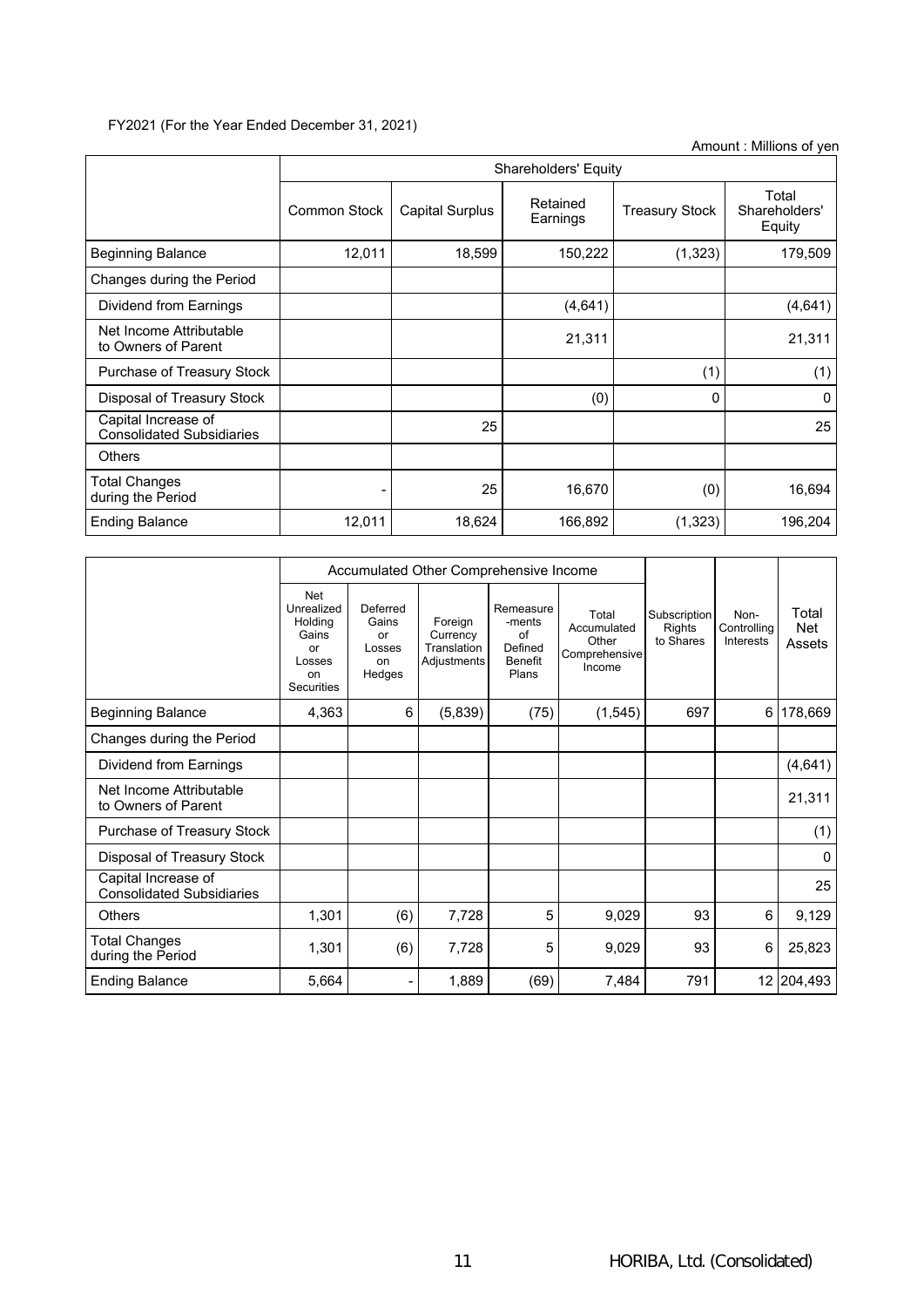# **(4) Consolidated Statements of Cash Flows**

 $\overline{1}$ 

|                                                            | FY2020<br>(For the Year Ended<br>December 31, 2020) | FY2021<br>(For the Year Ended<br>December 31, 2021) |
|------------------------------------------------------------|-----------------------------------------------------|-----------------------------------------------------|
| <b>Cash Flows from Operating Activities:</b>               |                                                     |                                                     |
| Income before income taxes                                 | 18,821                                              | 30,204                                              |
| Depreciation expense                                       | 9,296                                               | 10,063                                              |
| Impairment losses                                          |                                                     | 1,526                                               |
| Amortization of goodwill                                   | 322                                                 | 377                                                 |
| Increase (decrease) in allowance for doubtful accounts     | 235                                                 | 93                                                  |
| Gain on bargain purchase                                   |                                                     | (148)                                               |
| Increase (decrease) in net defined benefit liability       | 158                                                 | (186)                                               |
| Interest and dividend income                               | (451)                                               | (388)                                               |
| Interest expense                                           | 466                                                 | 516                                                 |
| Foreign exchange losses (gains)                            | 151                                                 | (80)                                                |
| Loss (gain) on sales of fixed assets                       | (23)                                                | (25)                                                |
| Loss on disposal of fixed assets                           | 51                                                  | 205                                                 |
| Loss (gain) on sales of investment securities              | (554)                                               | 14                                                  |
| Loss (gain) on sales of golf club memberships              | (31)                                                |                                                     |
| Business restructuring expenses                            | 1,136                                               | 260                                                 |
| Decrease (increase) in trade notes and accounts receivable | 7,999                                               | (6, 139)                                            |
| Decrease (increase) in inventories                         | 2,049                                               | (1, 161)                                            |
| Increase (decrease) in trade notes and accounts payable    | 256                                                 | 7,976                                               |
| Other, net                                                 | (4,239)                                             | (1, 439)                                            |
| <b>Subtotal</b>                                            | 35,646                                              | 41,669                                              |
| Interest and dividend received                             | 431                                                 | 408                                                 |
| Interest paid                                              | (485)                                               | (481)                                               |
| Income taxes (paid) refund                                 | (3,338)                                             | (6, 327)                                            |
| Net Cash Provided by (Used in) Operating Activities        | 32,253                                              | 35,268                                              |
| <b>Cash Flows from Investing Activities:</b>               |                                                     |                                                     |
| Increase in time deposits                                  | (1,061)                                             | (1,735)                                             |
| Decrease in time deposits                                  | 816                                                 | 1,225                                               |
| Payments for purchase of marketable securities             | (1,400)                                             | (2,000)                                             |
| Proceeds from sales or redemption of marketable securities | 2,000                                               | 1,917                                               |
| Payments for purchase of property, plant and equipment     | (14, 616)                                           | (12, 195)                                           |
| Proceeds from sales of property, plant and equipment       | 75                                                  | 129                                                 |
| Payments for purchase of intangibles                       | (429)                                               | (377)                                               |
| Payments for purchase of investment securities             | (43)                                                | (30)                                                |
| Proceeds from sales or redemption of investment securities | 609                                                 | 11                                                  |
| Payments of loans receivable                               | (38)                                                | (219)                                               |
| Collection of loans receivable                             | 23                                                  | 166                                                 |
| Purchase of shares of subsidiaries and associates          |                                                     | (1, 144)                                            |
| Other, net                                                 | 49                                                  | (408)                                               |
| Net Cash Provided by (Used in) Investing Activities        | (14, 016)                                           | (14, 662)                                           |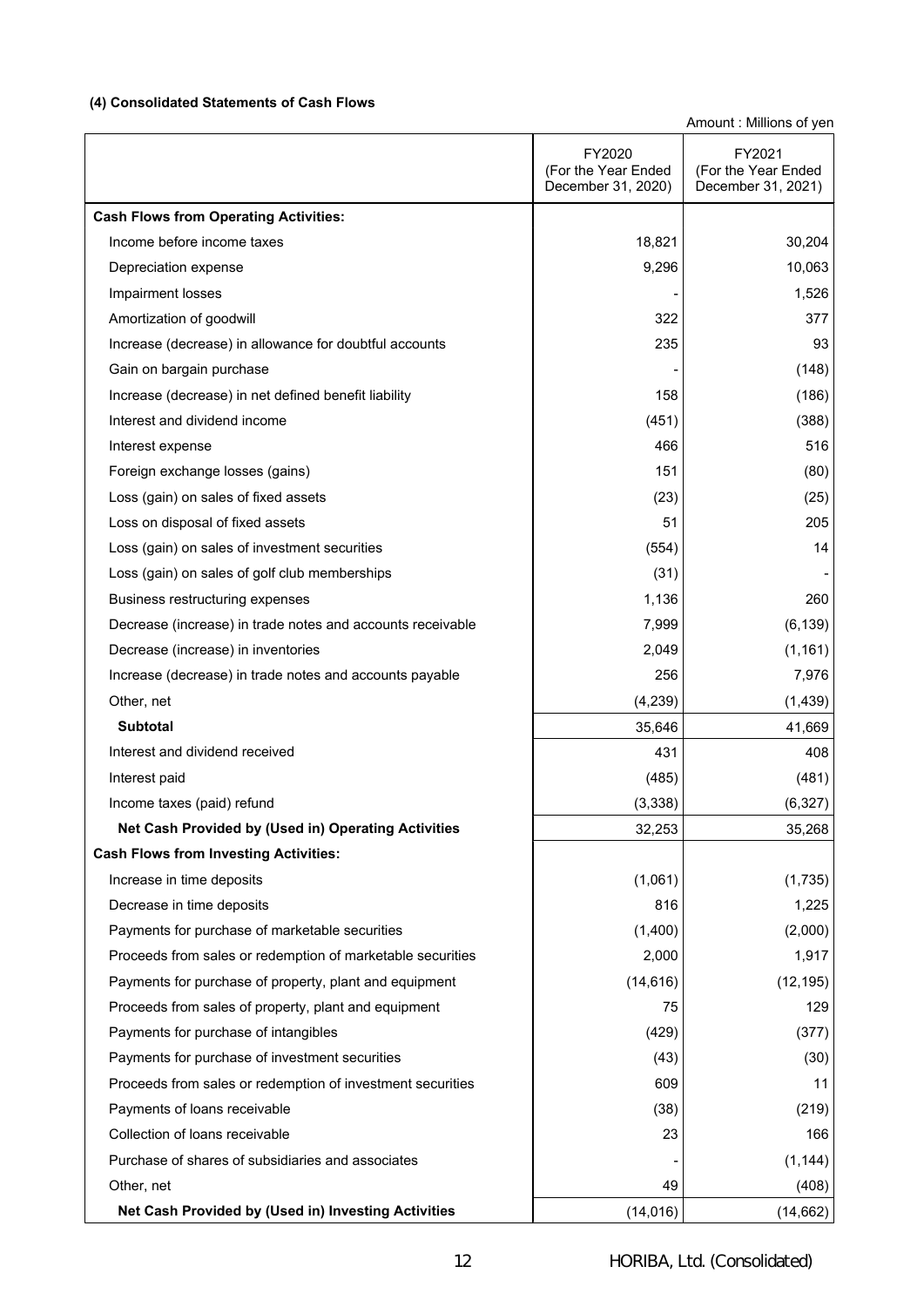|                                                                     | FY2020<br>(For the Year Ended<br>December 31, 2020) | FY2021<br>(For the Year Ended<br>December 31, 2021) |
|---------------------------------------------------------------------|-----------------------------------------------------|-----------------------------------------------------|
| <b>Cash Flows from Financing Activities:</b>                        |                                                     |                                                     |
| Net increase (decrease) in short-term borrowings                    | 1,204                                               | (431)                                               |
| Proceeds from long-term borrowings                                  | 20,898                                              | 2,666                                               |
| Repayments of long-term debt                                        | (366)                                               | (388)                                               |
| Repayments on finance lease obligations                             | (1,254)                                             | (1,252)                                             |
| Net decrease (increase) of treasury stock                           | (0)                                                 | (1)                                                 |
| Cash dividends paid                                                 | (4,637)                                             | (4,637)                                             |
| Redemption of bonds                                                 | (15,000)                                            |                                                     |
| Net Cash Provided by (Used in) Financing Activities                 | 843                                                 | (4,045)                                             |
| <b>Effect of Exchange Rate Changes on Cash and Cash Equivalents</b> | (988)                                               | 3,221                                               |
| Net Increase (Decrease) in Cash and Cash Equivalents                | 18,091                                              | 19,782                                              |
| Cash and Cash Equivalents at Beginning of Period                    | 96,064                                              | 114,156                                             |
| Cash and Cash Equivalents at End of Period                          | 114,156                                             | 133,938                                             |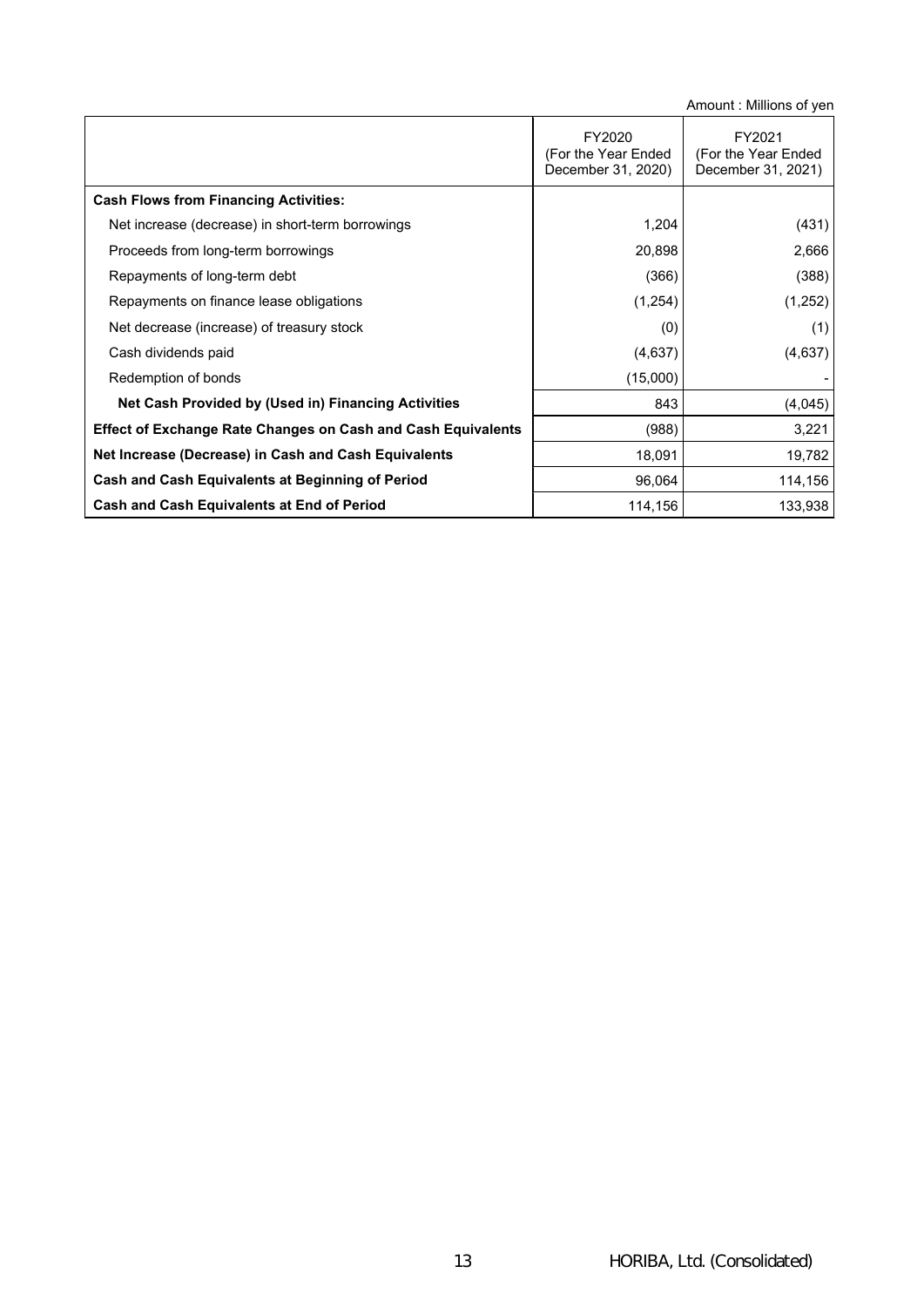## **(5) Notes to Consolidated Financial Statements**

## **Additional information**

# **(Application of tax effect accounting for transition from consolidated taxation system to group tax sharing system)**

With regard to the transition to group tax sharing system established in the "Act for Partial Amendment of the Income Tax Act, etc." (Act No. 8 of 2020) and items for which the nonconsolidated taxation system has been reviewed in line with the transition to the group tax sharing system, the Company and its domestic consolidated subsidiaries calculated the amounts of deferred tax assets and deferred tax liabilities in accordance with the provisions of the tax act before the amendment based on the treatment of Paragraph 3 of the "Practical Solution on the Treatment of Tax Effect Accounting for the Transition from the Consolidated Taxation System to the Group Tax Sharing System" (ASBJ Practical Issues Tax Force No. 39, March 31, 2020), instead of applying the provision of Paragraph 44 of the "Implementation Guidance on Tax Effect Accounting" (ASBJ Guidance No. 28, February 16, 2018).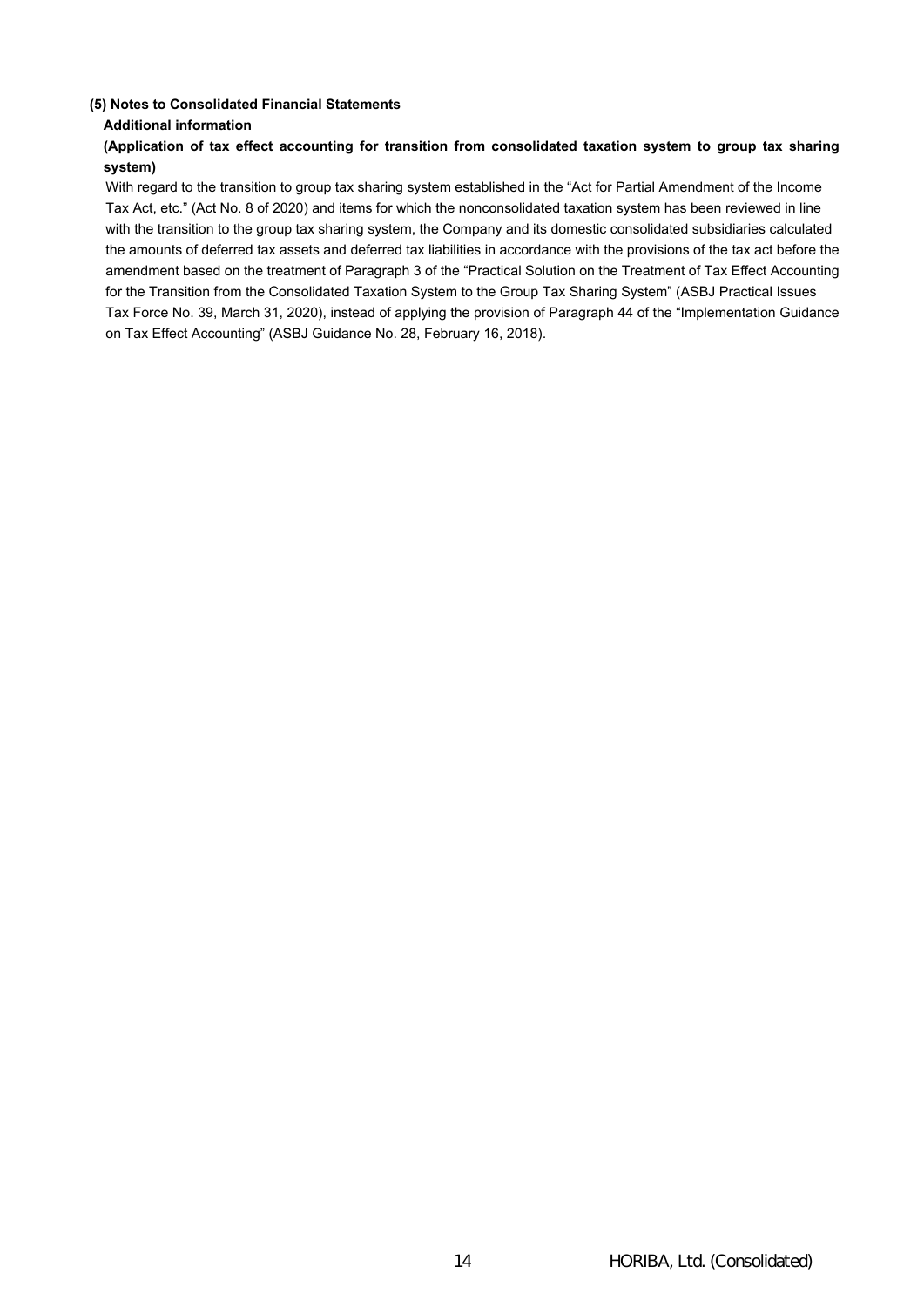# 4. Supplemental Information

HORIBA, Ltd. Financial Highlights for the Year Ended December 31, 2021

|                                                | 1. Consolidated Financial Results |                           |           |          |                             |           |                             | Amount: Millions of yen |
|------------------------------------------------|-----------------------------------|---------------------------|-----------|----------|-----------------------------|-----------|-----------------------------|-------------------------|
|                                                | 12/2020<br>Results                | 12/2021<br><b>Results</b> | Changes   |          | 12/2022<br><b>Forecasts</b> | Changes   | 12/2022<br><b>Forecasts</b> | Changes                 |
|                                                | Full Year                         | <b>Full Year</b>          | Amount    | Ratio    | <b>Full Year</b>            | Amount    | 1st Half                    | Amount                  |
| <b>Net Sales</b>                               | 187,080                           | 224.314                   | $+37,233$ | +19.9%   | 250,000                     | $+25,685$ | 120,000                     | $+18,682$               |
| Operating Income                               | 19.694                            | 32.046                    | $+12,352$ | $+62.7%$ | 35,000                      | $+2,953$  | 16.000                      | $+2,930$                |
| Operating Income Ratio                         | 10.5%                             | 14.3%                     | $+3.8P$   |          | 14.0%                       | $-0.3P$   | 13.3%                       | $+0.4P$                 |
| Ordinary Income                                | 19.399                            | 32.038                    | +12,638   | $+65.1%$ | 34.500                      | $+2,461$  | 15,800                      | $+2,752$                |
| Ordinary Income Ratio                          | 10.4%                             | 14.3%                     | $+3.9P$   |          | 13.8%                       | $-0.5P$   | 13.2%                       | $+0.3P$                 |
| Net Income Attributable<br>to Owners of Parent | 13,188                            | 21,311                    | $+8,123$  | $+61.6%$ | 23,000                      | $+1,688$  | 10,000                      | $+1,255$                |
| Net Income Ratio                               | 7.0%                              | 9.5%                      | $+2.5P$   |          | 9.2%                        | $-0.3P$   | 8.3%                        | $-0.3P$                 |
| US\$                                           | 106.76                            | 109.90                    | $+3.14$   |          | 115.00                      | $+5.10$   | 115.00                      | $+7.18$                 |
| Euro                                           | 121.88                            | 129.91                    | $+8.03$   |          | 130.00                      | $+0.09$   | 130.00                      | $+0.11$                 |

# 2. Consolidated Segment Results **Amount : Millions of yen**

| <b>Net Sales</b>      | 12/2020<br><b>Results</b> | 12/2021<br><b>Results</b> | Changes   |          | 12/2022<br><b>Forecasts</b> | Changes   | 12/2022<br><b>Forecasts</b> | Changes   |
|-----------------------|---------------------------|---------------------------|-----------|----------|-----------------------------|-----------|-----------------------------|-----------|
|                       | <b>Full Year</b>          | <b>Full Year</b>          | Amount    | Ratio    | <b>Full Year</b>            | Amount    | 1st Half                    | Amount    |
| Automotive            | 63,913                    | 61,249                    | $-2,664$  | $-4.2%$  | 68,000                      | $+6,750$  | 32,000                      | $+7,075$  |
| Process&Environmental | 18,337                    | 20,217                    | $+1,879$  | $+10.3%$ | 23,500                      | $+3,282$  | 11,000                      | $+959$    |
| Medical-Diagnostics   | 21,035                    | 25,882                    | $+4,847$  | $+23.0%$ | 28,500                      | $+2,617$  | 14,000                      | $+1,103$  |
| Semiconductor         | 56,967                    | 87,004                    | $+30,037$ | +52.7%   | 96,000                      | $+8,995$  | 48,000                      | $+7,956$  |
| Scientific            | 26,825                    | 29,958                    | $+3,133$  | $+11.7%$ | 34,000                      | $+4,041$  | 15,000                      | $+1,587$  |
| Total                 | 187,080                   | 224,314                   | $+37,233$ | +19.9%   | 250,000                     | $+25,685$ | 120,000                     | $+18,682$ |
|                       |                           |                           |           |          |                             |           |                             |           |
| Operating Income      | 12/2020<br><b>Results</b> | 12/2021<br><b>Results</b> | Changes   |          | 12/2022<br><b>Forecasts</b> | Changes   | 12/2022<br><b>Forecasts</b> | Changes   |
|                       | Full Year                 | <b>Full Year</b>          | Amount    | Ratio    | <b>Full Year</b>            | Amount    | 1st Half                    | Amount    |
| Automotive            | 2,465                     | (13)                      | $-2,479$  |          | 1,500                       | $+1,513$  | $\blacksquare$              | $+1,187$  |
| Process&Environmental | 1,639                     | 1,947                     | $+307$    | $+18.8%$ | 2,000                       | $+52$     | 1,000                       | $-114$    |
| Medical-Diagnostics   | (426)                     | 148                       | $+574$    |          | 500                         | $+351$    |                             | $-326$    |
| Semiconductor         | 14,052                    | 28,006                    | $+13,954$ | +99.3%   | 29,000                      | $+993$    | 14,500                      | $+2,148$  |
| Scientific            | 1,963                     | 1,957                     | -5        | $-0.3%$  | 2,000                       | $+42$     | 500                         | $+35$     |
| Total                 | 19,694                    | 32,046                    | $+12,352$ | $+62.7%$ | 35,000                      | $+2,953$  | 16,000                      | $+2,930$  |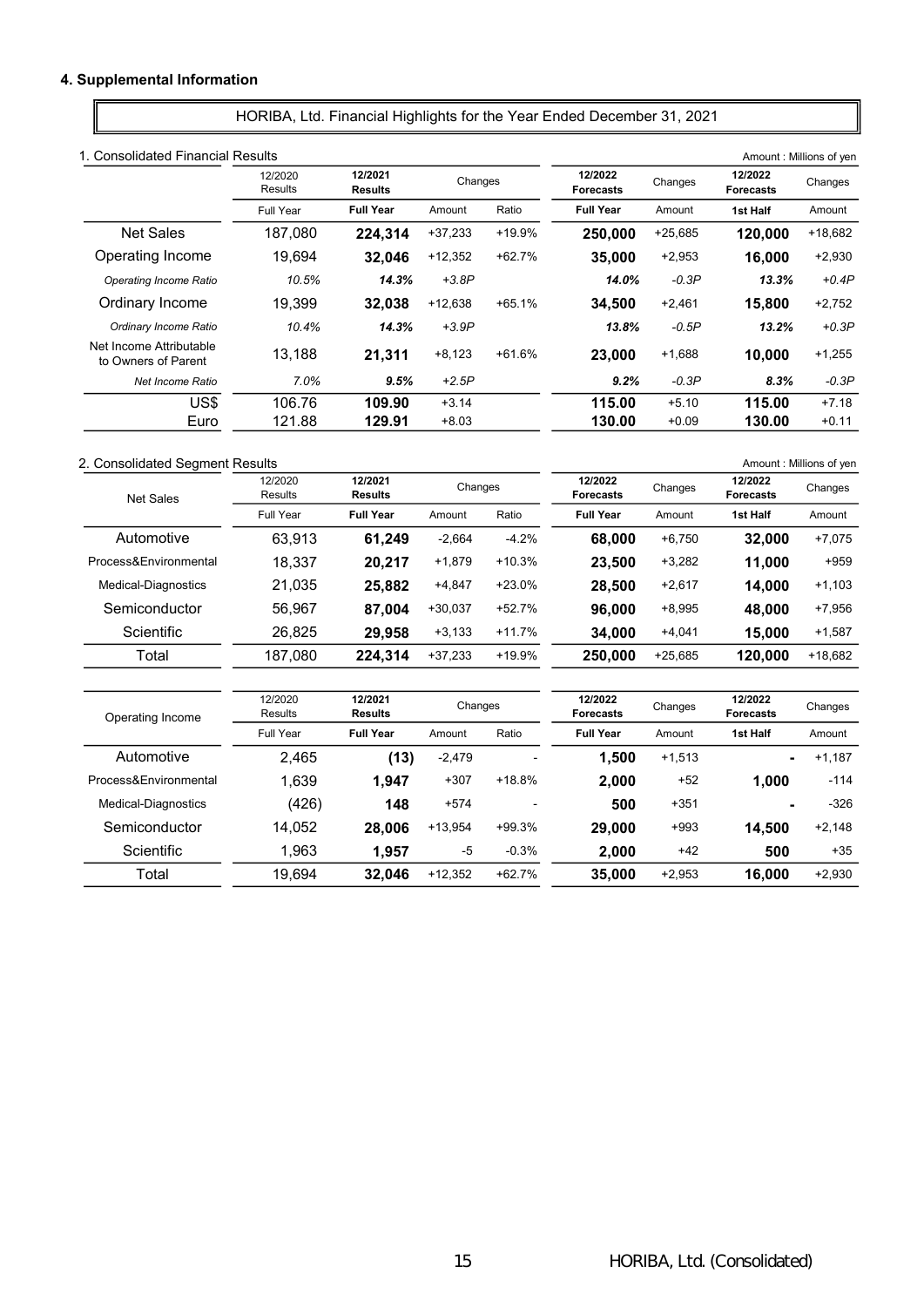# 3. Consolidated Segment Sales by Destination **Amount : Millions of yen**

|                       | 12/2020<br>Results | 12/2021<br><b>Results</b> | Changes   |          | 12/2022<br><b>Forecasts</b> | Changes   |
|-----------------------|--------------------|---------------------------|-----------|----------|-----------------------------|-----------|
|                       | Full Year          | <b>Full Year</b>          | Amount    | Ratio    | <b>Full Year</b>            | Amount    |
| Automotive            | 63,913             | 61,249                    | $-2,664$  | $-4.2%$  | 68,000                      | $+6,750$  |
| Japan                 | 17,640             | 17,365                    | $-275$    | $-1.6%$  | 14,500                      | $-2,865$  |
| Asia                  | 17,584             | 15,842                    | $-1,742$  | $-9.9%$  | 17,500                      | $+1,657$  |
| Americas              | 7,226              | 6,475                     | $-750$    | $-10.4%$ | 7,500                       | $+1,024$  |
| Europe                | 21,462             | 21,566                    | $+104$    | $+0.5%$  | 28,500                      | $+6,933$  |
| Process&Environmental | 18,337             | 20,217                    | $+1,879$  | $+10.3%$ | 23,500                      | $+3,282$  |
| Japan                 | 9,917              | 10,286                    | $+369$    | $+3.7%$  | 11,500                      | $+1,213$  |
| Asia                  | 4,010              | 5,046                     | $+1,035$  | $+25.8%$ | 6,000                       | $+953$    |
| Americas              | 2,184              | 2,281                     | $+97$     | $+4.4%$  | 2,500                       | +218      |
| Europe                | 2,225              | 2,603                     | $+377$    | +17.0%   | 3,500                       | +896      |
| Medical-Diagnostics   | 21,035             | 25,882                    | $+4,847$  | $+23.0%$ | 28,500                      | $+2,617$  |
| Japan                 | 5,466              | 5,243                     | $-223$    | $-4.1%$  | 6,000                       | +756      |
| Asia                  | 4,243              | 5,714                     | $+1,470$  | +34.7%   | 6,500                       | $+785$    |
| Americas              | 3,966              | 5,816                     | $+1,849$  | +46.6%   | 6,500                       | +683      |
| Europe                | 7,358              | 9,108                     | $+1,749$  | $+23.8%$ | 9,500                       | $+391$    |
| Semiconductor         | 56,967             | 87,004                    | $+30,037$ | +52.7%   | 96,000                      | $+8,995$  |
| Japan                 | 18,511             | 26,833                    | $+8,321$  | $+45.0%$ | 32,000                      | $+5,166$  |
| Asia                  | 28,270             | 44,857                    | $+16,587$ | +58.7%   | 45,500                      | $+642$    |
| Americas              | 7,272              | 9,813                     | $+2,540$  | +34.9%   | 13,000                      | $+3,186$  |
| Europe                | 2,912              | 5,500                     | $+2,587$  | +88.8%   | 5,500                       | -0        |
| Scientific            | 26,825             | 29,958                    | $+3,133$  | $+11.7%$ | 34,000                      | $+4,041$  |
| Japan                 | 6,140              | 6,686                     | $+545$    | +8.9%    | 8,000                       | $+1,313$  |
| Asia                  | 7,413              | 8,057                     | $+643$    | $+8.7%$  | 9,000                       | $+942$    |
| Americas              | 7,632              | 8,992                     | $+1,360$  | $+17.8%$ | 10,500                      | $+1,507$  |
| Europe                | 5,638              | 6,223                     | $+584$    | $+10.4%$ | 6,500                       | +276      |
| Total                 | 187,080            | 224,314                   | $+37,233$ | +19.9%   | 250,000                     | $+25,685$ |
| Japan                 | 57,676             | 66,414                    | $+8,738$  | $+15.2%$ | 72,000                      | $+5,585$  |
| Asia                  | 61,522             | 79,517                    | $+17,995$ | $+29.3%$ | 84,500                      | $+4,982$  |
| Americas              | 28,282             | 33,379                    | $+5,096$  | $+18.0%$ | 40,000                      | $+6,620$  |
| Europe                | 39,598             | 45,002                    | $+5,403$  | +13.6%   | 53,500                      | +8,497    |

# 4. Capital Expenditures, Depreciation and R&D Expenses

|                           | 12/2020 | 12/2021 | 12/2022   |  |
|---------------------------|---------|---------|-----------|--|
|                           | Results | Results | Forecasts |  |
| Capital Expenditures (*1) | 15,165  | 12,496  | 15,000    |  |
| Depreciation (*2)         | 9.619   | 10.440  | 11,000    |  |
| R&D Expenses              | 15,594  | 16,710  | 19,000    |  |

(\*1) Capital Expenditures are investments in tangible and intangible fixed assets.

(\*2) Amortization of goodwill is included in depreciation.